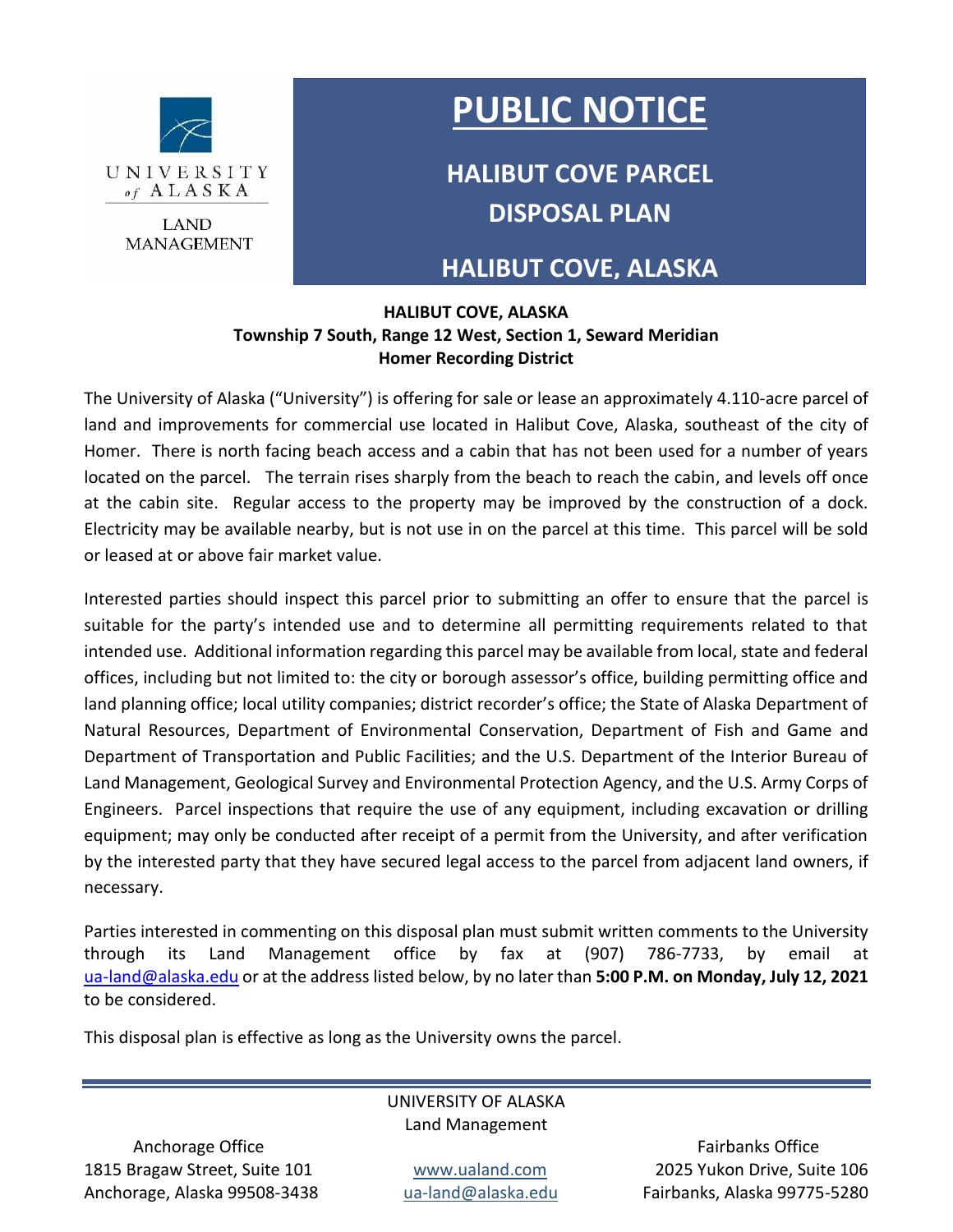#### **LEGAL DESCRIPTION AND PARCEL NUMBER**

| <b>PARCEL#</b> | AREA  | <b>LEGAL</b>   | <b>TRACT</b> | <b>ACRES</b> |
|----------------|-------|----------------|--------------|--------------|
| HM.BK.4001     | Homer | US Survey 3369 |              | 4.110        |

#### UNIVERSITY OF ALASKA Land Management

Anchorage Office **Fairbanks** Office 1815 Bragaw Street, Suite 101 *www.ualand.com* 2025 Yukon Drive, Suite 106<br>Anchorage, Alaska 99508-3438 ana-land@alaska.edu Fairbanks, Alaska 99775-5280 Anchorage, Alaska 99508-3438 [ua-land@alaska.edu](mailto:ua-land@alaska.edu) Fairbanks, Alaska 99775-5280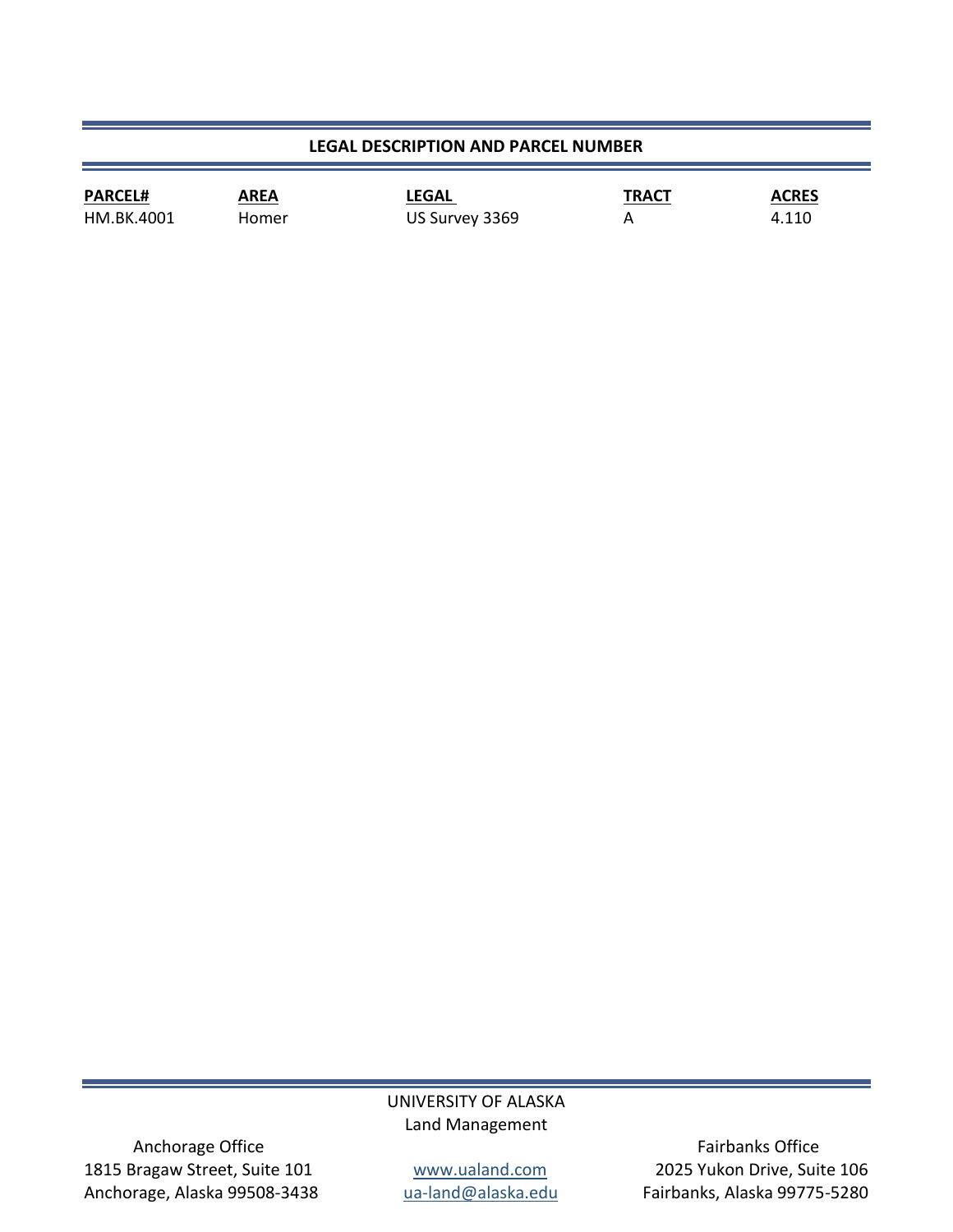